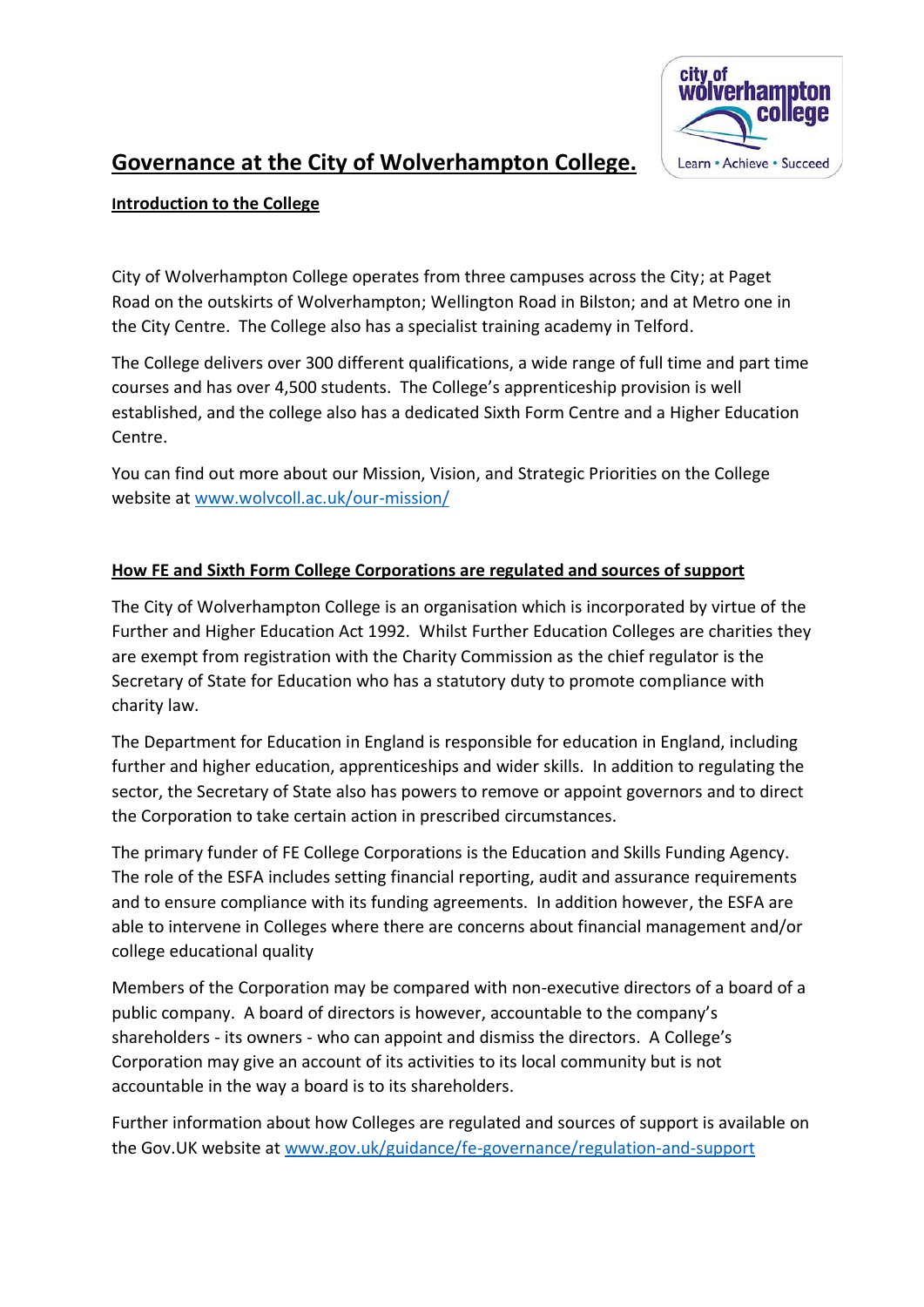# **Governance at FE Colleges**

Colleges are led by independent boards of governors (also referred to as Corporations) whose role it is to set the college mission and strategic direction, oversee quality and financial performance, challenge the executive on delivery and hold the Principal to account. All colleges have an Instrument and Articles of Government setting out how the College is governed.

The term Board of Governors and Corporation are interchangeable as are the terms Governor and Corporation member in this context.

The principal powers of FE Corporations are set out in the Further and Higher Education Act 1992 (the Act). The principal powers are that a further education corporation may:

- Provide further and higher education.
- Provide secondary education to those aged fourteen years and above.
- Participate in the provision of secondary education at a school.
- Supply goods or services in connection with their provision of education.

FE Colleges also have a wide range of supplementary powers that they can exercise for the purpose of, or in connection with, their principal powers.

The Act requires every college to have an Instrument and Articles of Government setting out how it will conduct its business. The Act (as amended) states what the Instrument and Articles must include. A copy of the Instrument and Articles for the City of Wolverhampton College are available on the College website at [www.wolvcoll.ac.uk/governance/](http://www.wolvcoll.ac.uk/governance/)

As every College has charitable status, they are subject to the requirements of the Charities Act and Governors are trustees and are therefore required to:

- Apply the property and income of the college only for the purpose of the charity.
- Act only within their legal powers not 'ultra vires.'
- Manage and protect the property of the college.
- Exercise the same degree of care in dealing with the administration of a charity as a prudent business person would in managing their own affairs or those of someone else for whom they are responsible.

Guidance on the key duties of all trustees of charities in England and Wales is available on the Charity Commission for England and Wales web site

[www.gov.uk/government/publications/the-essential-trustee-what-you-need-to-know](http://www.gov.uk/government/publications/the-essential-trustee-what-you-need-to-know-cc3/the-essential-trustee-what-you-need-to-know-what-you-need-to-do)[cc3/the-essential-trustee-what-you-need-to-know-what-you-need-to-do](http://www.gov.uk/government/publications/the-essential-trustee-what-you-need-to-know-cc3/the-essential-trustee-what-you-need-to-know-what-you-need-to-do)

As Colleges are charities, governors are only eligible to serve if they meet the criteria for appointment as charity trustees. Reasons for disqualification include unspent convictions for dishonesty or deception; specified terrorism offences; money laundering; offences of misconduct in public office; being on the sex offenders register; insolvency and being disqualified as a director.

Full details about the disqualification rules are available at [www.gov.uk/guidance/automatic-disqualification-rules-for-charity-trustees-and-charity](http://www.gov.uk/guidance/automatic-disqualification-rules-for-charity-trustees-and-charity-senior-positions)[senior-positions](http://www.gov.uk/guidance/automatic-disqualification-rules-for-charity-trustees-and-charity-senior-positions)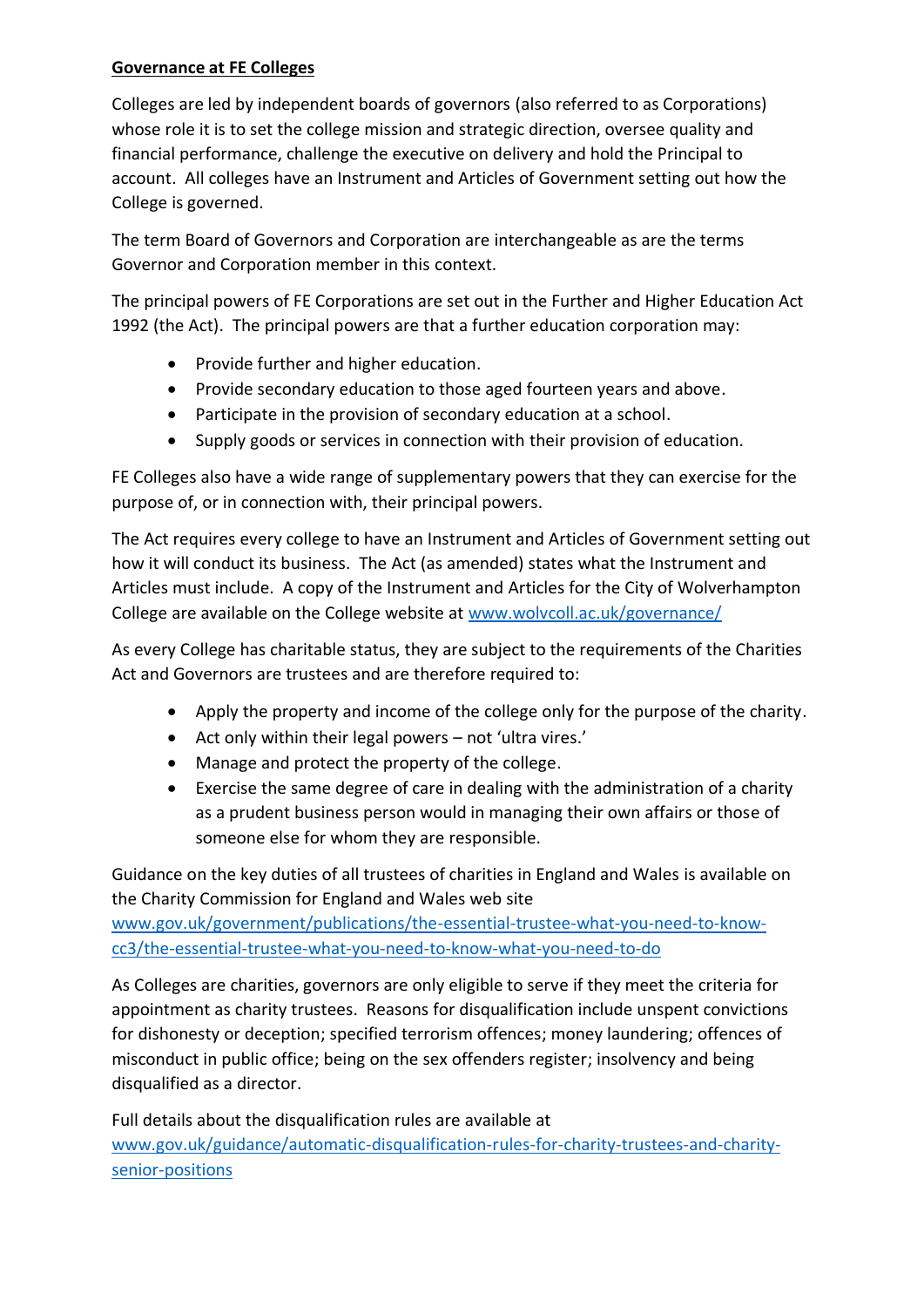It is the role of the Board of Governors to decide how many members it has and how they are appointed. For FE College's the Board must include at least one member of staff and one student. Usually the Principal is also a governor.

The members of the Board of Governors at the City of Wolverhampton College are:

- 5 Governors nominated by the City of Wolverhampton Council
- 5 Business Governors
- 5 independent Governors
- 1 Staff Governor
- 1 Student Governor
- The Principal

Further information about the Board of Governors is available on the College website at [www.wolvcoll.ac.uk/governance/](http://www.wolvcoll.ac.uk/governance/)

# **The Role and Responsibilities of Governors**

The main business of the Board of Governors is to determine the educational character of the college and ensure its overall well-being and financial solvency. In brief, the responsibilities of the Board of Governors are to:

- Determine and periodically review the educational character and mission of the college and ensure that there are effective means of monitoring whether college management is fulfilling the mission.
- Approving the quality strategy of the colleg.e
- Ensuring the solvency of the college and safeguarding of its assets.
- Approve annual estimates of income and expenditure.
- Oversee the appointment, grading, suspension, dismissal and the determination of pay and conditions of senior postholders and the Clerk to the Board of Governors.
- Set a framework for the pay and conditions of service of all other staff.

As such the Board of Governors is responsible for the overall functioning of the College. It is responsible for the quality of the service to its students and their welfare, for the financial health of the College, for the proper use of public funds and for ensuring effective management. It also has responsibility for setting and monitoring targets for the retention and achievement of students - ensuring that students continue their studies and achieve their learning goals.

The Board of Governors is also responsible for monitoring its own performance to ensure it operates to a high standard. A good Board of Governors will carry out a regular review of all aspects of its work and operation.

Important legal responsibilities of the Board are set out in the Instrument and Articles of Government. However the Board has other responsibilities as agreed with the Education and Skills Funding Agency (ESFA) as a condition for receiving public funds, and has statutory responsibilities e.g in relation to safeguarding and health and safety.

A successful college is one which provides an effective educational service and which is financially secure.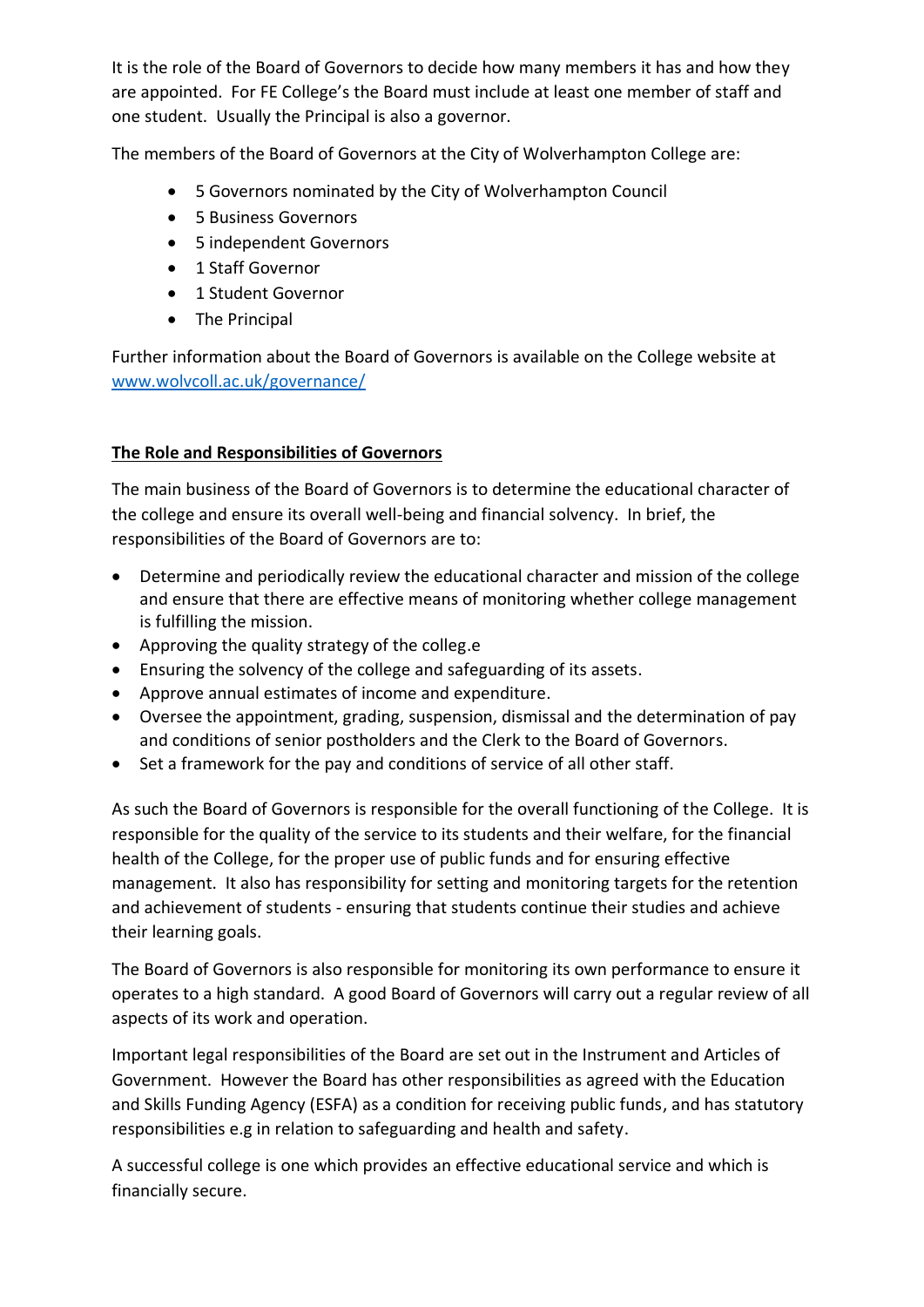## **Expectations**

Prior to appointment, all Governors (except staff and student governors) are expected to complete an application form which includes information relating to an individual's skills and expertise.

Recommendations on appointment are made to the Board of Governors by the Search and Governance Committee on the basis of merit and the skills and expertise of the individual. The Board of Governors is committed to promoting equality of opportunity.

#### Attendance

The Board of Governors meets on a monthly basis and all Governors are expected to maintain high levels of attendance with the target being 80%. The Board of Governors has also established an Audit Committee, a Search and Governance Committee, and a Remuneration Committee, these Committees meeting approximately 3 times per annum.

## Time commitment

Meetings of the Board of Governors last between 2-2.5 hours and are held on a Monday evening commencing at 5 pm. Papers for meetings are sent out the week before and as a result, Governors will also need to set aside sufficient time to enable the papers to be read.

There are two Governor strategy/development afternoons per year and Governors are also expected to take part in the Governor link scheme which enables them to develop their knowledge and understanding of a designated area of the College.

Governors are also invited to attend College events and take part in relevant induction and training activities.

Whilst it is difficult to quantify the level of commitment that is required this is likely to be up to the equivalent of two working days over each monthly period.

## Declarations of interest and Related Party Transactions

All Governors are required to complete a declaration of interests form on appointment and on an annual basis disclosing any financial or other interests of themselves and/or close family members. Governors should also inform the Clerk of any changes in interest that occur during the year.

At the start of each meeting of the Board of Governors or its Committees, Governors are also requested to declare any relevant interests.

On an annual basis, Governors are also required to disclose any related party transactions as part of the Regularity Audit undertaken by the College's External Auditors.

## DBS

The Board of Governors has decided that its members must be subject to a DBS check. The requirement is that this is completed within 6 weeks of appointment.

#### Induction and Training

New Governors will be supported via an Induction Programme which will include meetings with the Clerk, the Principal, and the Chair.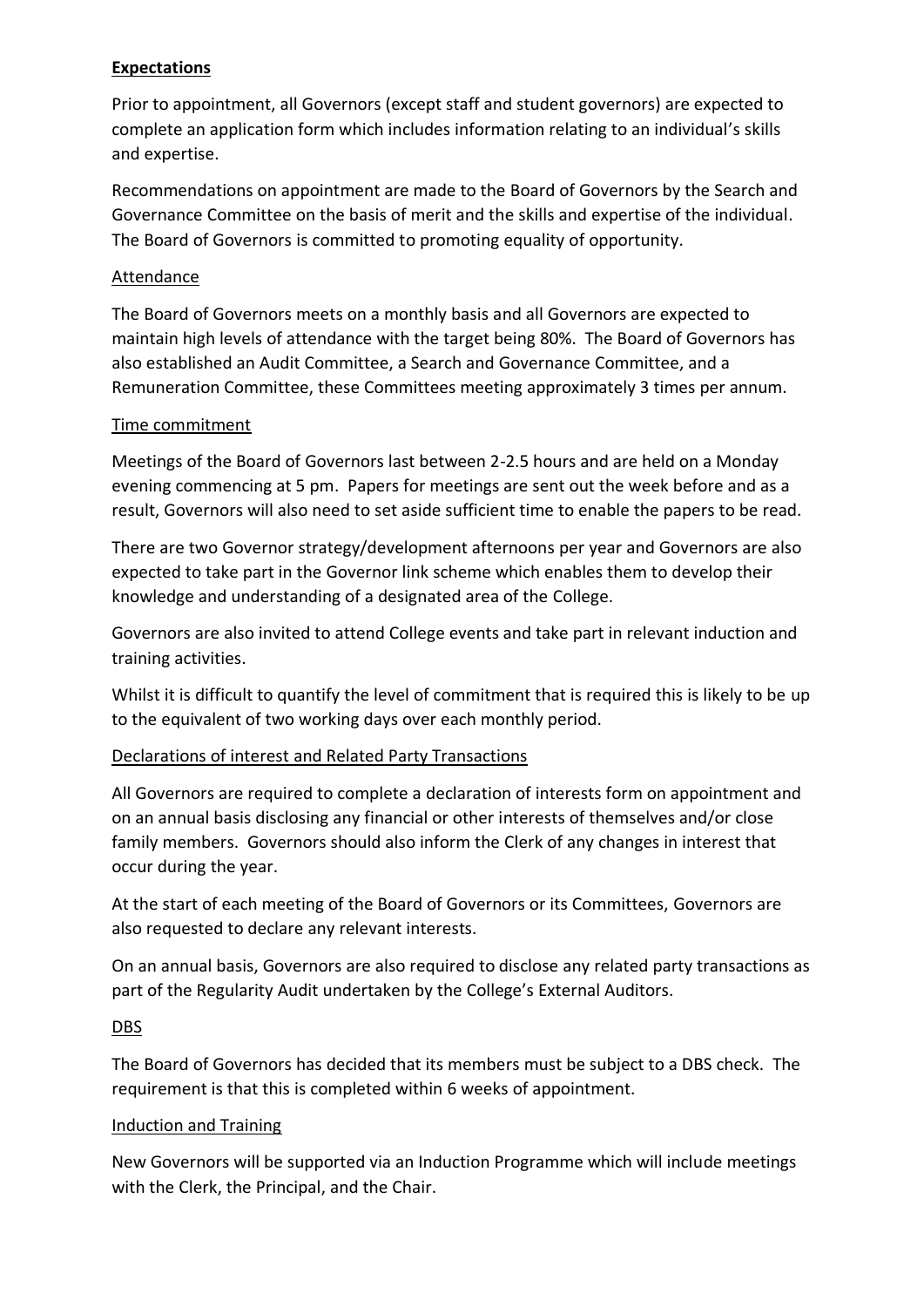Governors are also expected to complete appropriate training modules relating to Safeguarding and Prevent within three months of their appointment.

Ongoing training and development opportunities will be identified as appropriate for Governors who are responsible for ensuring that they maintain the necessary skills and expertise to enable them to discharge their responsibilities.

# Code of Conduct

All members of the Board of Governors must agree to comply with the approved Code of Conduct which sets out the standards of conduct and accountability which are expected of them.

A copy of the approved Code of Conduct is available on the College website at [www.wolvecoll.ac.uk/governance/](http://www.wolvecoll.ac.uk/governance/) 

# **Chair of the Board of Governors**

The Chair is responsible for the leadership of the Governing Body. As Chair of its meetings the Chair is responsible for ensuring that the necessary business of the Governing Body is carried out efficiently, effectively and in a manner appropriate for the proper conduct of public business.

The Chair also ensures that the business of the Board of Governors is conducted in accordance with the Instrument and Articles of Government, the Board of Governor's Standing Orders, Codes of Governance and recognised good practice, and that the 'Seven Principles of Public Life' are observed in all aspects of the Board's business.

# **Role of the Principal**

The Principal has the responsibility for the day to day leadership and management of the College and for maintaining student discipline. The Principal is appointed and employed directly by the Board and is its professional advisor and the college's accounting officer.

The functions of the Principal are:

- To make proposals about the educational character and mission of the Institution and implement the decisions of the Corporation.
- To determine the institutions academic and other activities.
- To prepare annual estimates of income and expenditure for consideration and approval by the Corporation, and the management of budget and resources within the estimates approved by the Corporation.
- The organisation, direction and management of the institution and leadership of the staff.
- The appointment, assignment grading, appraisal, suspension, dismissal and determination, within the framework set by the Corporation, of the pay and conditions of service of staff, other than Senior Post Holders or the Clerk.
- The maintenance of student discipline.